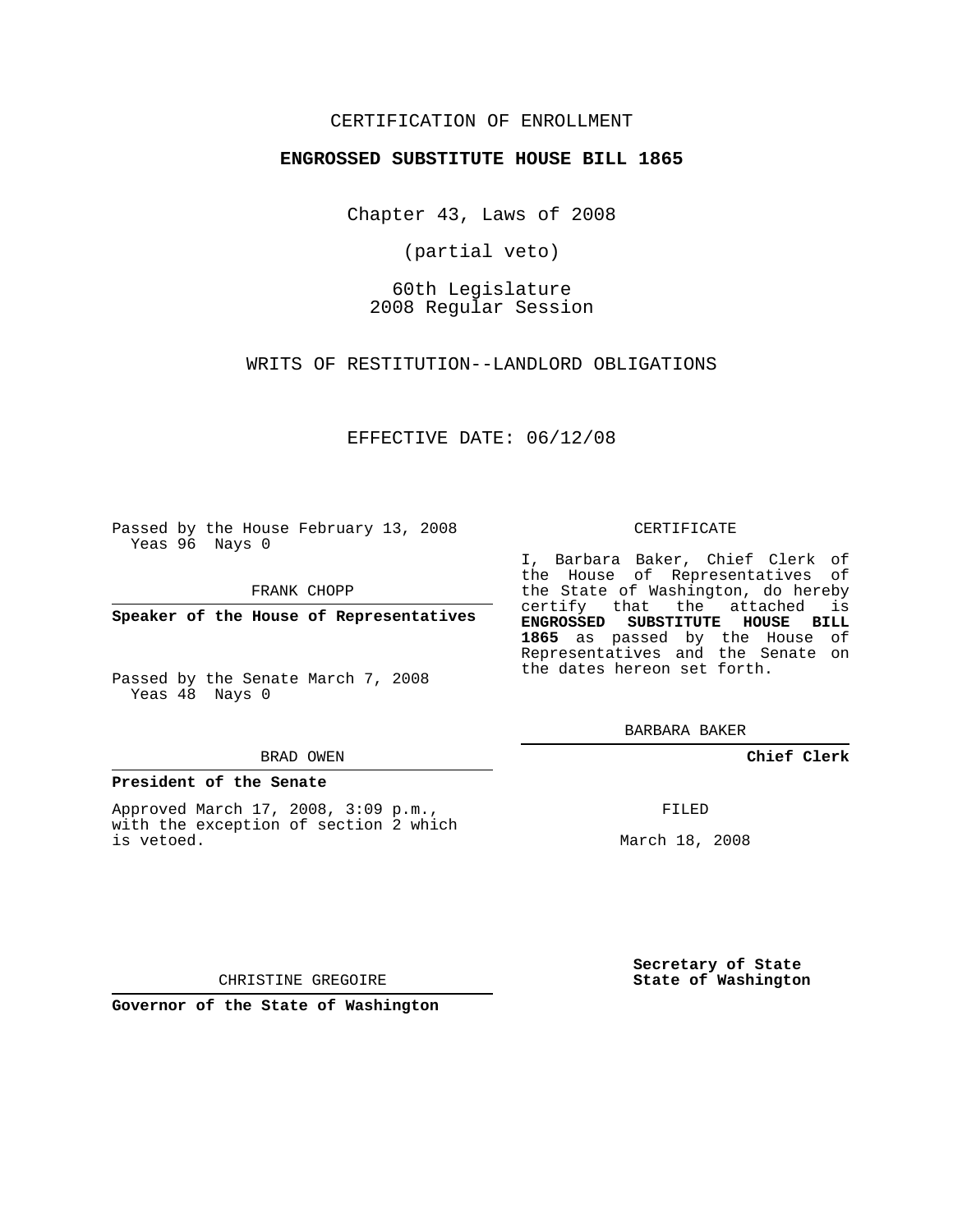# **ENGROSSED SUBSTITUTE HOUSE BILL 1865** \_\_\_\_\_\_\_\_\_\_\_\_\_\_\_\_\_\_\_\_\_\_\_\_\_\_\_\_\_\_\_\_\_\_\_\_\_\_\_\_\_\_\_\_\_

\_\_\_\_\_\_\_\_\_\_\_\_\_\_\_\_\_\_\_\_\_\_\_\_\_\_\_\_\_\_\_\_\_\_\_\_\_\_\_\_\_\_\_\_\_

Passed Legislature - 2008 Regular Session

**State of Washington 60th Legislature 2008 Regular Session**

**By** House Committee on Judiciary (originally sponsored by Representatives Williams, O'Brien, Springer, Fromhold, Warnick and McCune)

READ FIRST TIME 02/23/07.

 1 AN ACT Relating to limiting the obligations of landlords under 2 writs of restitution; amending RCW 59.18.312; and declaring an 3 emergency.

4 BE IT ENACTED BY THE LEGISLATURE OF THE STATE OF WASHINGTON:

 5 **Sec. 1.** RCW 59.18.312 and 1992 c 38 s 8 are each amended to read 6 as follows:

7 (1) A landlord ((may)) shall, upon the execution of a writ of 8 restitution by the sheriff, enter and take possession of any property 9 of the tenant found on the premises ((<del>and store the property in any</del> 10 reasonably secure place)). The landlord may store the property in any 11 reasonably secure place, including the premises, and sell or dispose of 12 the property as provided under subsection (3) of this section. The 13 landlord must store the property if the tenant serves a written request 14 to do so on the landlord or the landlord's representative by any of the 15 methods described in RCW 59.18.365 no later than three days after 16 service of the writ. A landlord may elect to store the property 17 without such a request unless the tenant or the tenant's representative 18 objects to the storage of the property. If( $(\frac{1}{100})$  the tenant or 19 the tenant's representative objects to the storage of the property <u>or</u>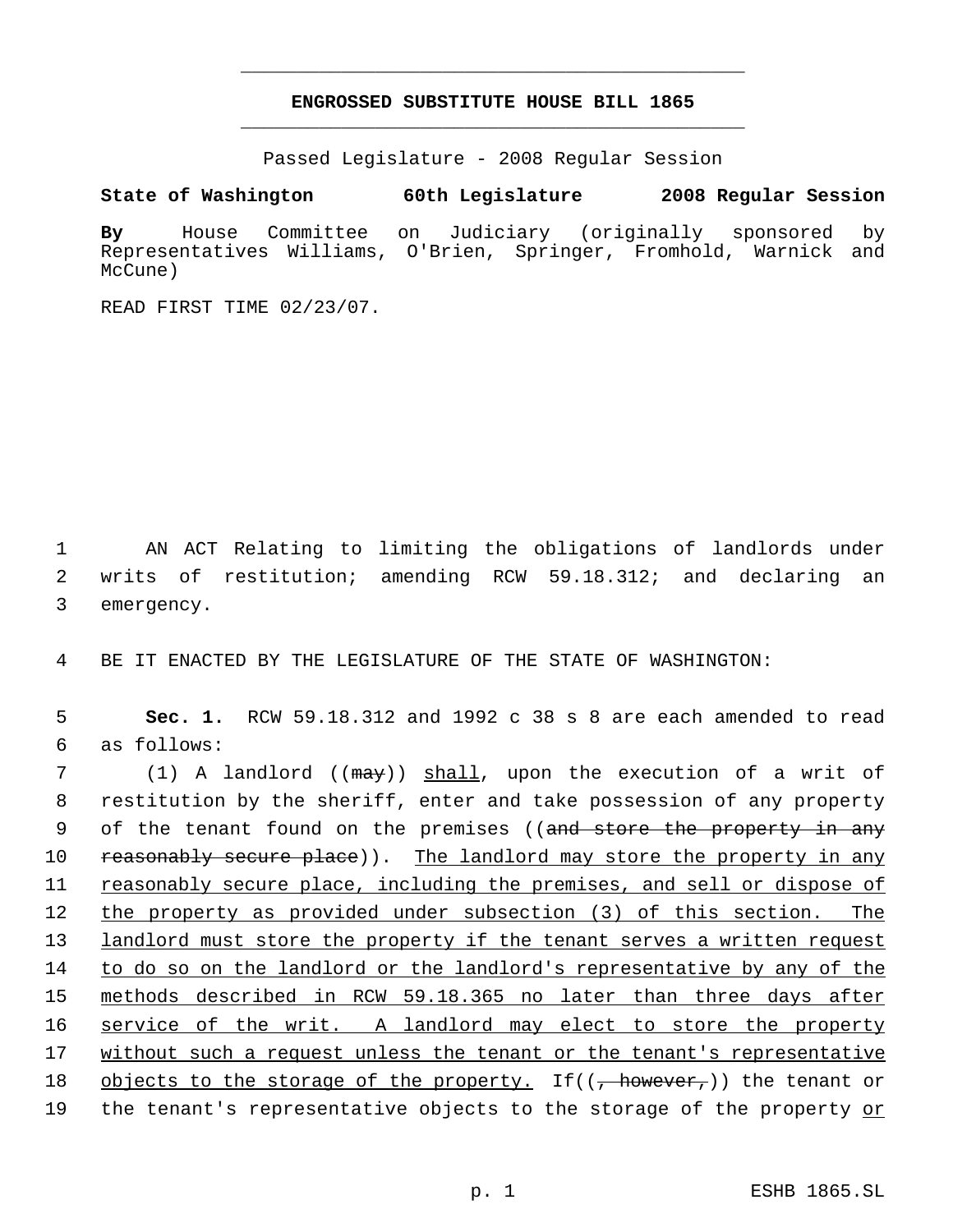1 the landlord elects not to store the property because the tenant has 2 not served a written request on the landlord to do so, the property 3 shall be deposited upon the nearest public property and may not be 4 ((moved and)) stored by the landlord. ((If the tenant is not present 5 at the time the writ of restitution is executed, it shall be presumed 6 that the tenant does not object to the storage of the property as 7 provided in this section. RCW 59.18.310 shall apply to the moving and 8 storage of a tenant's property when the premises are abandoned by the 9 tenant.)) If the landlord knows that the tenant is a person with a 10 disability as defined in RCW 49.60.040 (as amended by chapter 317, Laws 11 of 2007) and the disability impairs or prevents the tenant or the 12 tenant's representative from making a written request for storage, it 13 must be presumed that the tenant has requested the storage of the 14 property as provided in this section unless the tenant objects in 15 writing.

16 (2) Property ((moved and)) stored under this section shall be returned to the tenant after the tenant has paid the actual or reasonable drayage and storage costs, whichever is less, or until it is sold or disposed of by the landlord in accordance with subsection (3) of this section.

21 (3) Prior to the sale  $((or$  disposal)) of property stored pursuant 22 to this section with a cumulative value of over  $((f\text{iff}y))$  one hundred 23 dollars, the landlord shall notify the tenant of the pending sale (( $\sigma$ r 24 disposal)). After ((forty-five)) thirty days from the date the notice 25 of the sale ((or disposal)) is mailed or personally delivered to the 26 tenant's last known address, the landlord may sell ((or dispose of)) 27 the property, including personal papers, family pictures, and 28 keepsakes, and dispose of any property not sold.

 If the property that is being stored has a cumulative value of 30 ((fifty)) one hundred dollars or less, then the landlord may sell or dispose of the property in the manner provided in this section, except for personal papers, family pictures, and keepsakes. Prior to the sale or disposal of property stored pursuant to this section with a 34 cumulative value of  $((f\text{-}ff\text{-}ty))$  one hundred dollars or less, the landlord shall notify the tenant of the pending sale or disposal. The notice shall either be mailed to the tenant's last known address or personally delivered to the tenant. After seven days from the date the notice is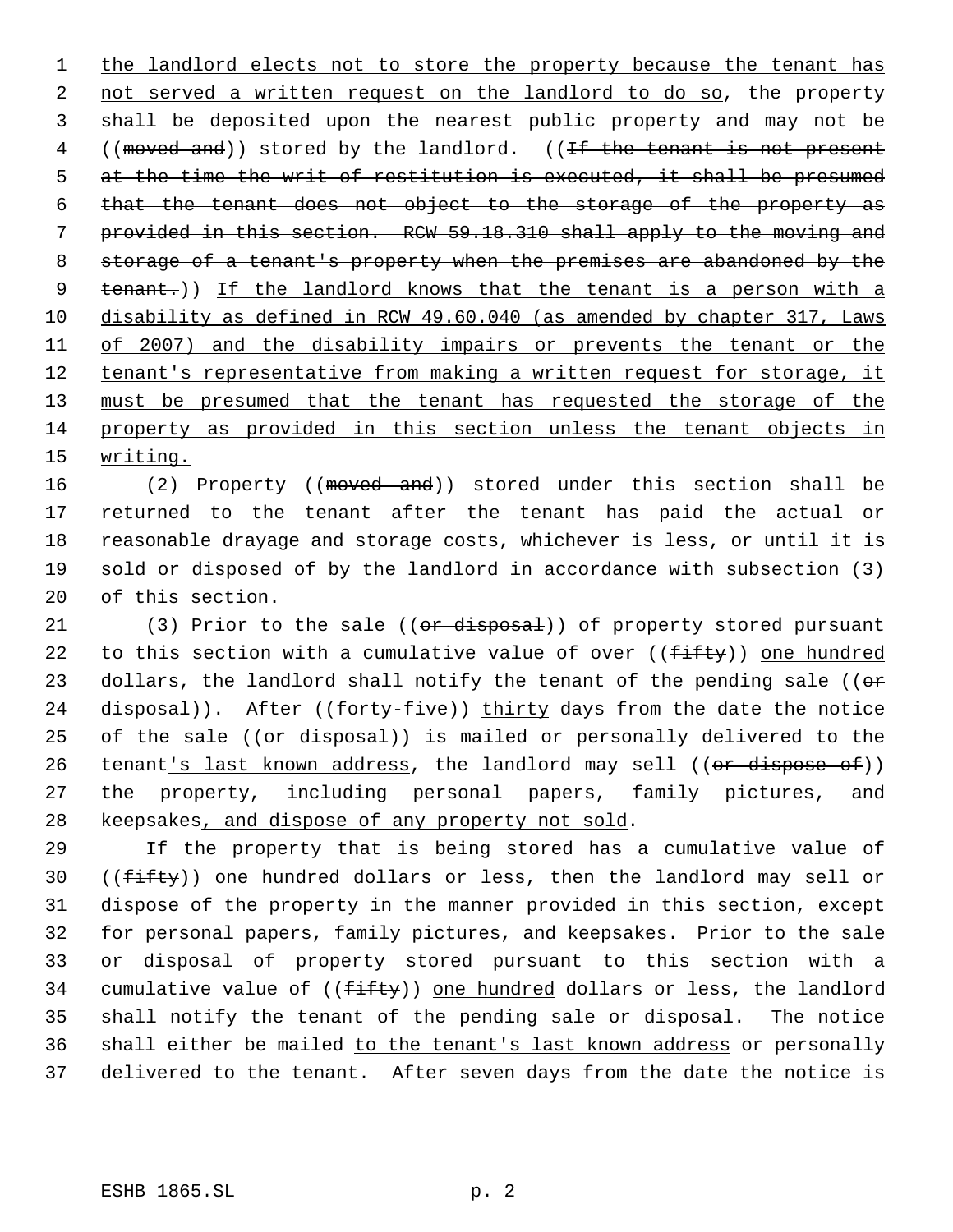mailed or delivered to the tenant, the landlord may sell or dispose of the property.

 The landlord may apply any income derived from the sale of the tenant's property against moneys due the landlord for drayage and storage of the property. The amount of sale proceeds that the landlord may apply towards such costs may not exceed the actual or reasonable costs for drayage and storage of the property, whichever is less. Any excess income derived from the sale of such property shall be held by the landlord for the benefit of the tenant for a period of one year from the date of the sale. If no claim is made or action commenced by the tenant for the recovery of the excess income prior to the expiration of that period of time, then the balance shall be treated as abandoned property and deposited by the landlord with the department of revenue pursuant to chapter 63.29 RCW.

 (4) Nothing in this section shall be construed as creating a right of distress for rent.

 (5) When serving a tenant with a writ of restitution pursuant to RCW 59.12.100 and 59.18.410, the sheriff shall provide written notice to the tenant that: (a) Upon execution of the writ, the landlord 20 ((may)) must store the tenant's property only if the tenant serves a written request on the landlord to do so no later than three days after service of the writ; (b) the notice to the landlord requesting storage 23 may be served by personally delivering or mailing a copy of the request 24 to the landlord at the address identified in, or by facsimile to the facsimile number listed on, the form described under subsection (6) of 26 this section; (c) if the tenant has not made such a written request to 27 the landlord, the landlord may elect to either store the tenant's property or place the tenant's property on the nearest public property 29 unless the tenant objects;  $((+b))$  (d) if the property is stored, it may not be returned to the tenant unless the tenant pays the actual or 31 reasonable costs of drayage and storage, whichever is less, within 32 thirty days;  $((e))$  (e) if the tenant or the tenant's representative objects to storage of the property, it will not be stored but will be 34 placed on the nearest public property; and  $((d + d)$  if the tenant is not present at the time of the execution of the writ, it shall be presumed the tenant does not object to storage of the property)) (f) the landlord may sell or otherwise dispose of the property as provided in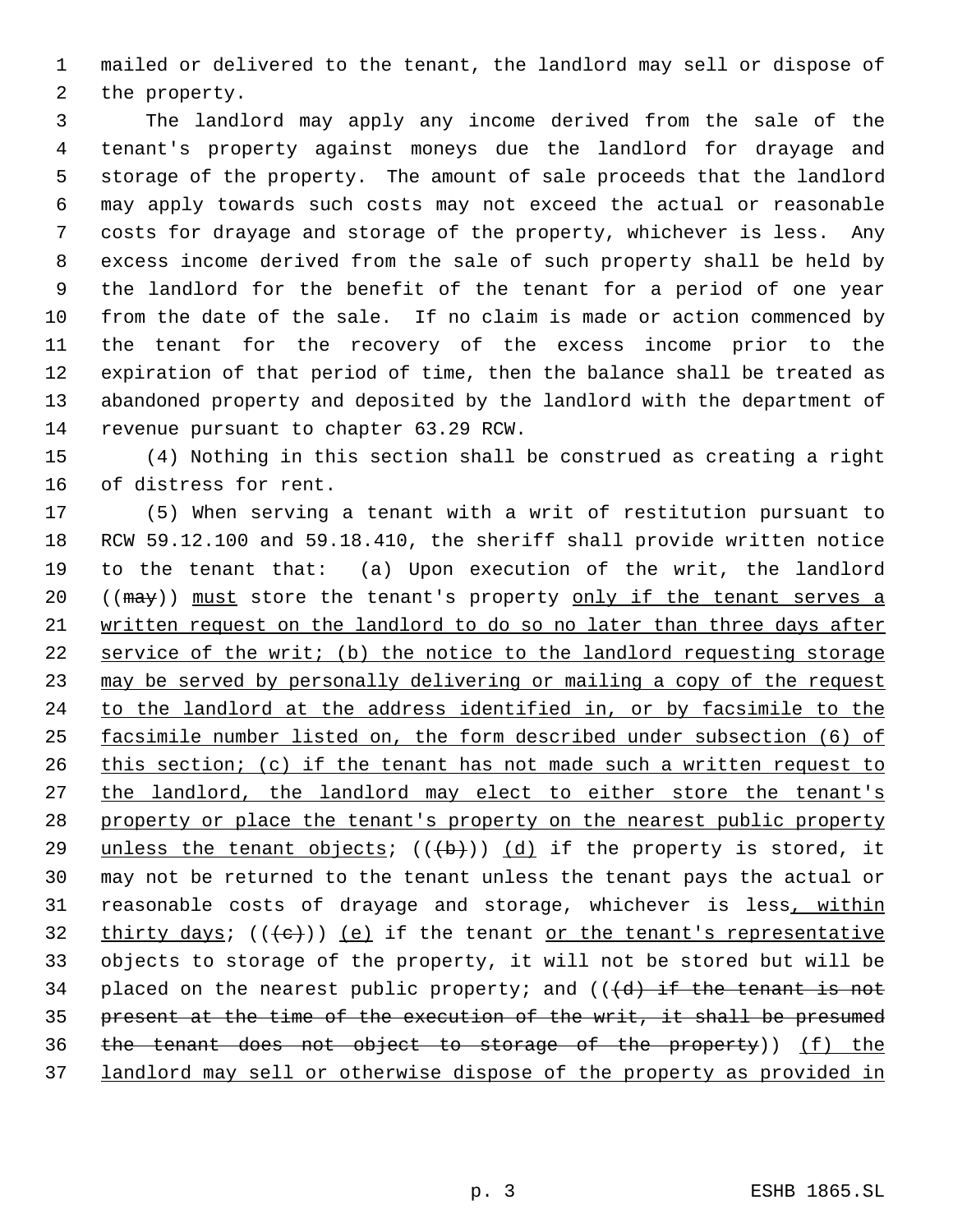| 1  | subsection (3) of this section if the landlord provides written notice                                                                                                                                                               |
|----|--------------------------------------------------------------------------------------------------------------------------------------------------------------------------------------------------------------------------------------|
| 2  | to the tenant first.                                                                                                                                                                                                                 |
| 3  | (6) When serving a tenant with a writ of restitution under                                                                                                                                                                           |
| 4  | subsection (5) of this section, the sheriff shall also serve the tenant                                                                                                                                                              |
| 5  | with a form provided by the landlord that can be used to request the                                                                                                                                                                 |
| 6  | landlord to store the tenant's property, which must be substantially in                                                                                                                                                              |
| 7  | the following form:                                                                                                                                                                                                                  |
| 8  |                                                                                                                                                                                                                                      |
| 9  |                                                                                                                                                                                                                                      |
| 10 | REQUEST FOR STORAGE OF PERSONAL PROPERTY                                                                                                                                                                                             |
| 11 |                                                                                                                                                                                                                                      |
| 12 |                                                                                                                                                                                                                                      |
| 13 | Name of Plaintiff                                                                                                                                                                                                                    |
| 14 |                                                                                                                                                                                                                                      |
| 15 |                                                                                                                                                                                                                                      |
| 16 |                                                                                                                                                                                                                                      |
| 17 | $Name(s)$ of Tenant(s)                                                                                                                                                                                                               |
| 18 |                                                                                                                                                                                                                                      |
| 19 | I/we hereby request the landlord to store our personal property.                                                                                                                                                                     |
| 20 | I/we understand that I/we am/are responsible for the actual or                                                                                                                                                                       |
| 21 | reasonable costs of moving and storing the property, whichever is less.                                                                                                                                                              |
| 22 | If I/we fail to pay these costs, the landlord may sell or dispose of                                                                                                                                                                 |
| 23 | the property pursuant to and within the time frame permitted under RCW                                                                                                                                                               |
| 24 | $59.18.312(3)$ .                                                                                                                                                                                                                     |
| 25 |                                                                                                                                                                                                                                      |
| 26 | Any notice of sale required under RCW 59.18.312(3) must be sent to                                                                                                                                                                   |
| 27 | the tenants at the following address:                                                                                                                                                                                                |
| 28 |                                                                                                                                                                                                                                      |
| 29 |                                                                                                                                                                                                                                      |
| 30 | <u>. A construction of the construction of the construction of the construction of the construction of the construction of the construction of the construction of the construction of the construction of the construction of t</u> |
| 31 | $\mathbf{r}$ , and a set of the set of the set of the set of the set of the set of the set of the set of the set of the set of the set of the set of the set of the set of the set of the set of the set of the set of the set of    |
| 32 | IF NO ADDRESS IS PROVIDED, NOTICE OF SALE WILL BE SENT TO THE LAST                                                                                                                                                                   |
| 33 | KNOWN ADDRESS OF THE TENANT(S)                                                                                                                                                                                                       |
| 34 |                                                                                                                                                                                                                                      |
| 35 | Dated:                                                                                                                                                                                                                               |
| 36 |                                                                                                                                                                                                                                      |
| 37 | <u>.</u>                                                                                                                                                                                                                             |
| 38 | Tenant-Print Name                                                                                                                                                                                                                    |
| 39 |                                                                                                                                                                                                                                      |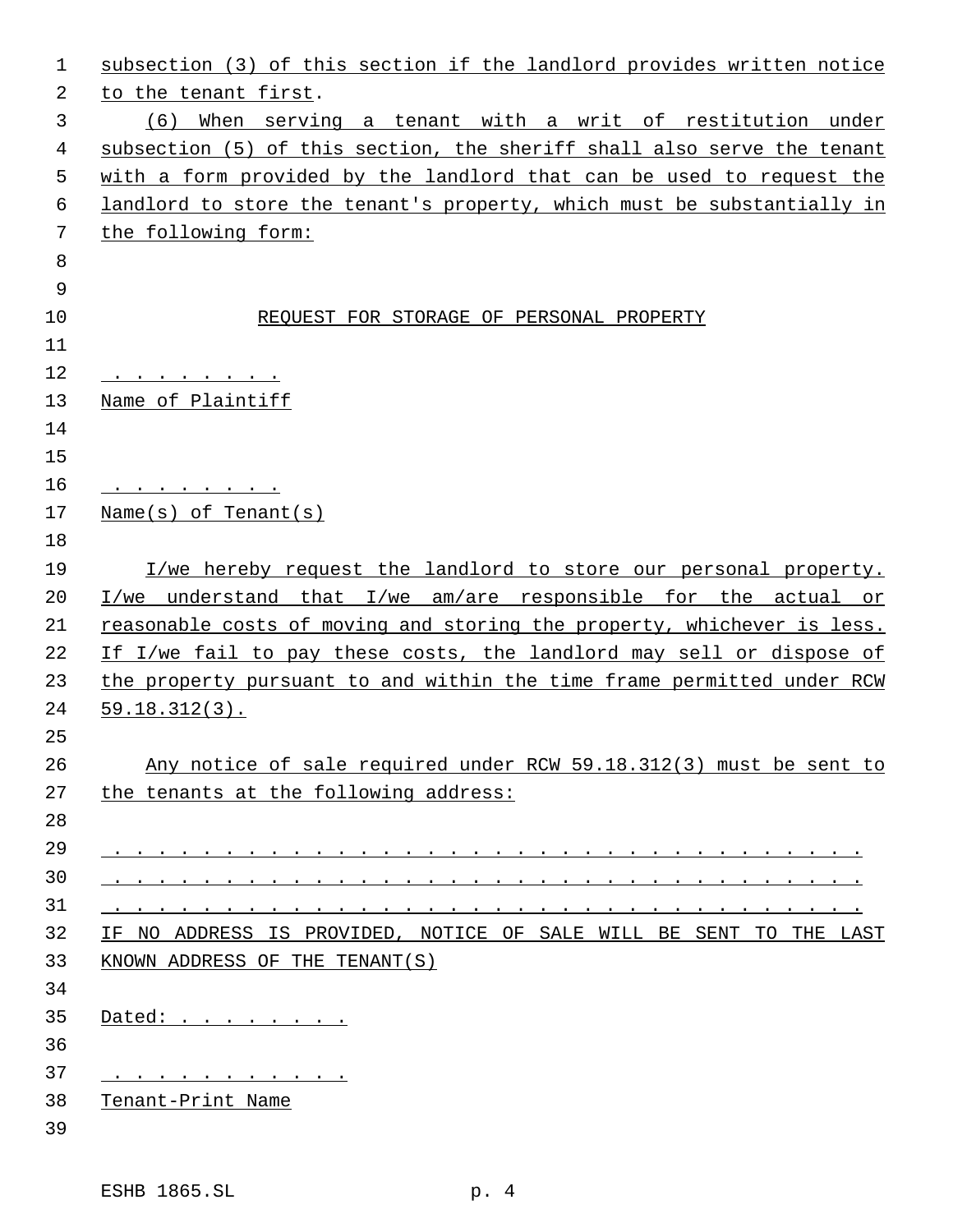|              | <u>Tenant-Print Name</u>                                                                                                                                                                                                                                                                                                                                        |  |  |
|--------------|-----------------------------------------------------------------------------------------------------------------------------------------------------------------------------------------------------------------------------------------------------------------------------------------------------------------------------------------------------------------|--|--|
|              |                                                                                                                                                                                                                                                                                                                                                                 |  |  |
|              | This notice may be delivered or mailed to the landlord or the                                                                                                                                                                                                                                                                                                   |  |  |
|              | landlord's representative at the following address:                                                                                                                                                                                                                                                                                                             |  |  |
|              |                                                                                                                                                                                                                                                                                                                                                                 |  |  |
|              |                                                                                                                                                                                                                                                                                                                                                                 |  |  |
|              |                                                                                                                                                                                                                                                                                                                                                                 |  |  |
|              |                                                                                                                                                                                                                                                                                                                                                                 |  |  |
|              | This notice may also be served by facsimile to the landlord or the                                                                                                                                                                                                                                                                                              |  |  |
|              | landlord's representative at:                                                                                                                                                                                                                                                                                                                                   |  |  |
|              |                                                                                                                                                                                                                                                                                                                                                                 |  |  |
|              |                                                                                                                                                                                                                                                                                                                                                                 |  |  |
|              | Facsimile Number                                                                                                                                                                                                                                                                                                                                                |  |  |
|              |                                                                                                                                                                                                                                                                                                                                                                 |  |  |
|              | IMPORTANT                                                                                                                                                                                                                                                                                                                                                       |  |  |
|              |                                                                                                                                                                                                                                                                                                                                                                 |  |  |
|              |                                                                                                                                                                                                                                                                                                                                                                 |  |  |
|              | IF YOU WANT YOUR LANDLORD TO STORE YOUR PROPERTY, THIS WRITTEN REQUEST                                                                                                                                                                                                                                                                                          |  |  |
|              | MUST BE RECEIVED BY THE LANDLORD NO LATER THAN THREE (3) DAYS AFTER THE                                                                                                                                                                                                                                                                                         |  |  |
|              | SHERIFF SERVES THE WRIT OF RESTITUTION. YOU SHOULD RETAIN PROOF OF                                                                                                                                                                                                                                                                                              |  |  |
| SERVICE.     |                                                                                                                                                                                                                                                                                                                                                                 |  |  |
|              |                                                                                                                                                                                                                                                                                                                                                                 |  |  |
|              | *NEW SECTION. Sec. 2. This act is necessary for the immediate                                                                                                                                                                                                                                                                                                   |  |  |
|              | preservation of the public peace, health, or safety, or support of the                                                                                                                                                                                                                                                                                          |  |  |
|              | state government and its existing public institutions, and takes effect                                                                                                                                                                                                                                                                                         |  |  |
| immediately. | *Sec. 2 was vetoed. See message at end of chapter.                                                                                                                                                                                                                                                                                                              |  |  |
|              | Passed by the House February 13, 2008.                                                                                                                                                                                                                                                                                                                          |  |  |
|              | Passed by the Senate March 7, 2008.<br>Approved by the Governor March 17, 2008, with the exception of                                                                                                                                                                                                                                                           |  |  |
|              | certain items that were vetoed.                                                                                                                                                                                                                                                                                                                                 |  |  |
|              | Filed in Office of Secretary of State March 18, 2008.                                                                                                                                                                                                                                                                                                           |  |  |
|              | Note: Governor's explanation of partial veto is as follows:                                                                                                                                                                                                                                                                                                     |  |  |
| " I          | am returning, without my approval as to Section 2, Engrossed<br>Substitute House Bill 1865 entitled:                                                                                                                                                                                                                                                            |  |  |
|              | "AN ACT Relating to limiting the obligations of landlords under<br>writs of restitution."                                                                                                                                                                                                                                                                       |  |  |
|              | Section 2 is an emergency clause. An emergency clause is to be used<br>where it is necessary for the immediate preservation of the public<br>peace, health or safety or whenever it is necessary for the support<br>of state government. Engrossed Substitute House Bill 1865 clarifies<br>the rights and obligations of landlords and tenants, while including |  |  |